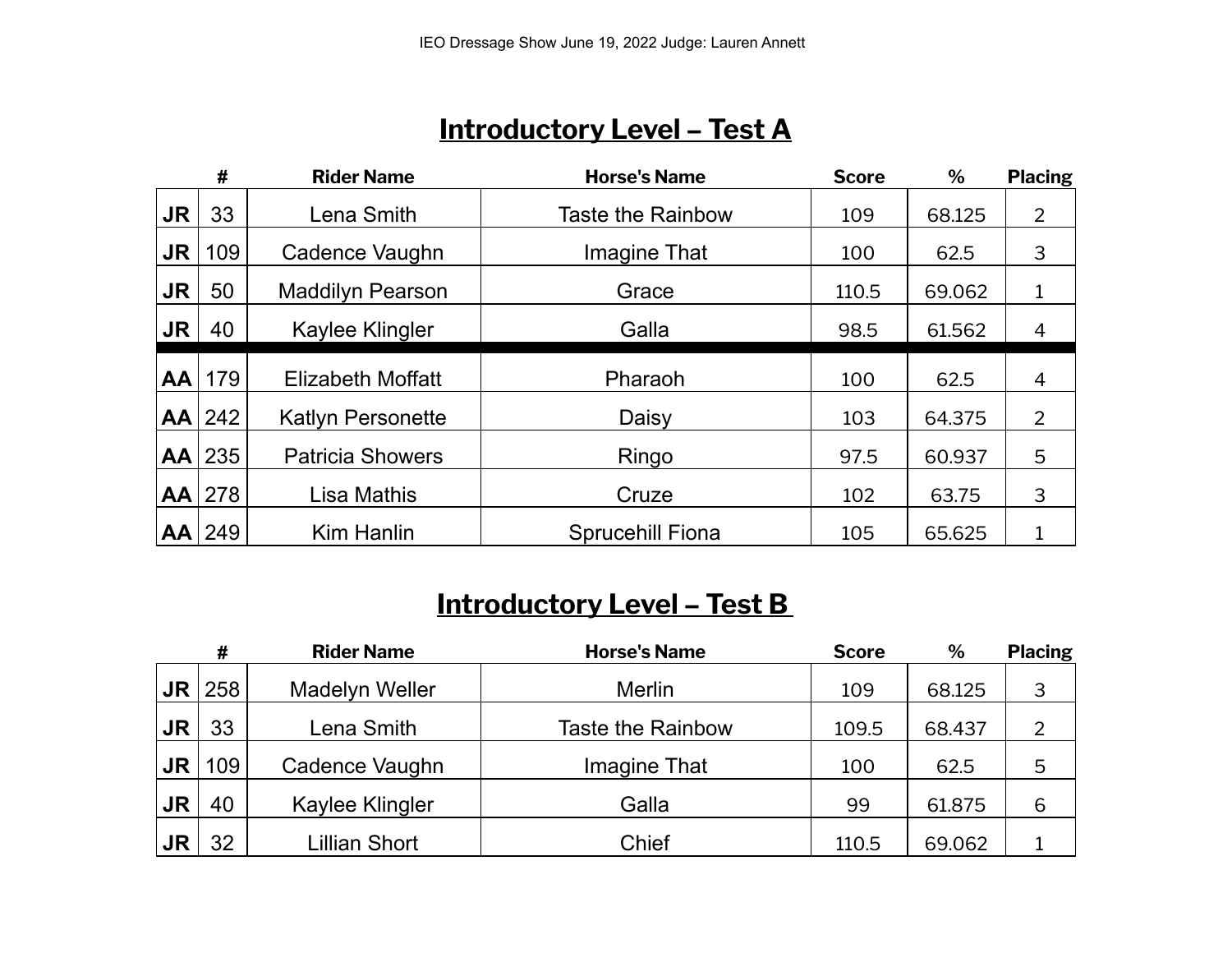| <b>JR</b> | 46       | Josephine Sedgley        | Ginsburg                 | 101.5 | 63.437 | 4 |
|-----------|----------|--------------------------|--------------------------|-------|--------|---|
| <b>AA</b> | 179      | <b>Elizabeth Moffatt</b> | Phararoh                 | 103   | 64.375 | 4 |
|           | $AA$ 242 | <b>Katlyn Personette</b> | Daisy                    | 103   | 64.375 |   |
|           | $AA$ 249 | Kim Hanlin               | <b>Sprucehill Fiona</b>  | 106.5 | 66.562 |   |
| AA        | 42       | <b>Kelly Myers</b>       | <b>Outlaw Rodeo Star</b> | 105   | 65.625 |   |

# **Introductory Level – Test C**

|           | #   | <b>Rider Name</b>        | <b>Horse's Name</b>      | <b>Score</b> | %     | <b>Placing</b> |
|-----------|-----|--------------------------|--------------------------|--------------|-------|----------------|
| JR        | 32  | <b>Lillian Short</b>     | Chief                    | 138          | 69    |                |
| JR        | 46  | Josephine Sedgley        | Ginsburg                 | 132          | 66    |                |
| <b>AA</b> | 179 | <b>Elizabeth Moffatt</b> | Phararoh                 | 127.5        | 63.75 | 2              |
| AA        | 42  | <b>Kelly Myers</b>       | <b>Outlaw Rodeo Star</b> | 140          | 70    |                |
| <b>OP</b> | 287 | <b>Bonnie Derr</b>       | Daisy                    | 119.5        | 59.75 |                |

## **Training Level Test 1**

| #   | <b>Rider Name</b>     | <b>Horse's Name</b> | <b>Score</b> | %      | <b>Placing</b> |
|-----|-----------------------|---------------------|--------------|--------|----------------|
| 216 | Kelly Hoffman         | Turbo               | 169          | 65     |                |
| 32  | Lillian Short         | Chief               | 158          | 60.769 | 3              |
| 258 | <b>Madelyn Weller</b> | <b>Merlin</b>       | 165.5        | 63.653 | ົ              |
|     |                       |                     |              |        |                |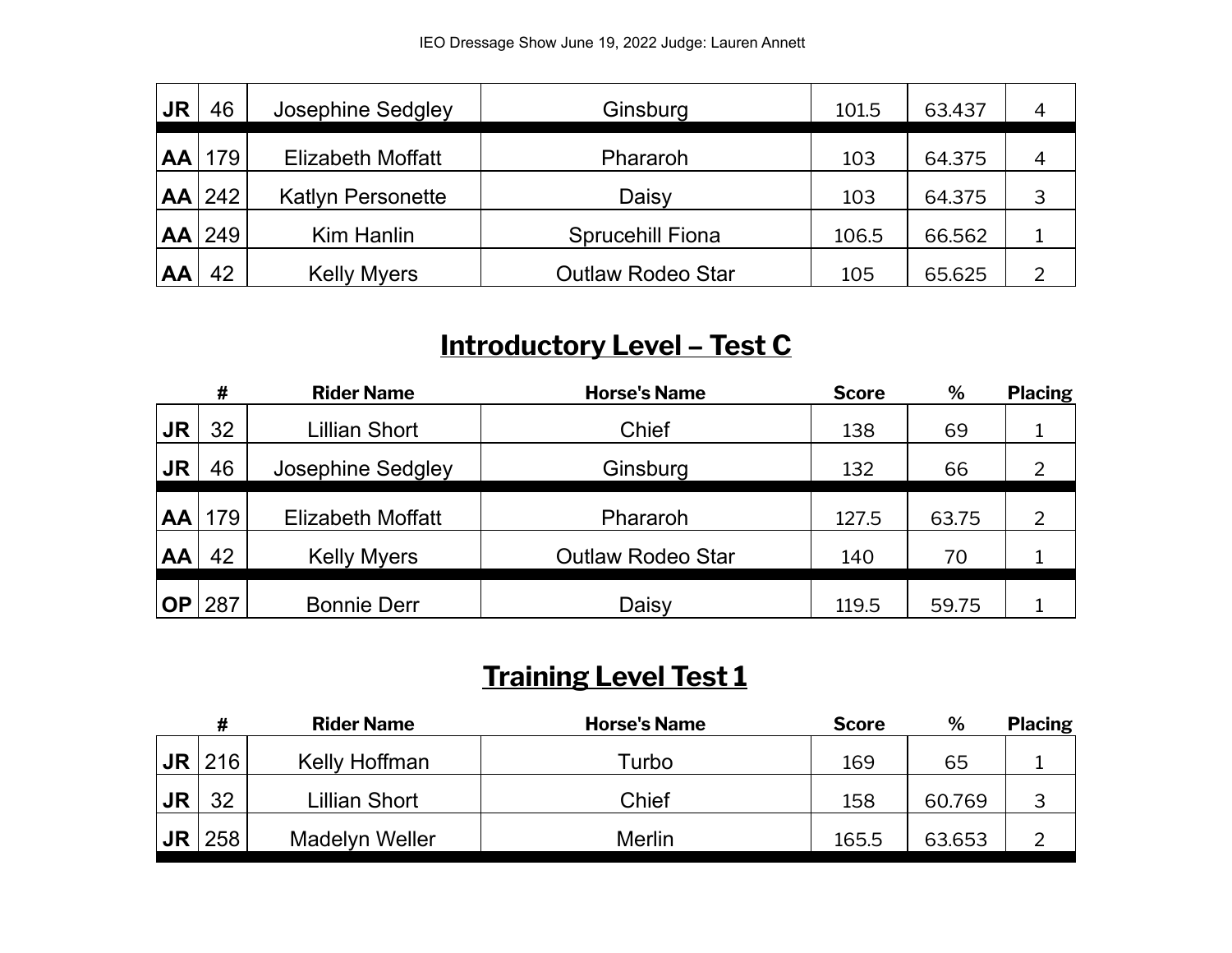| AA | 68  | <b>Crystal Bucks</b> | Time Step       | 167.5 | 64.423 |  |
|----|-----|----------------------|-----------------|-------|--------|--|
| AA | 254 | <b>Julie Huston</b>  | Callisto        | 156.5 | 60.192 |  |
| AA | 274 | Patricia Kell        | Life Takes Visa | 161.5 | 62.115 |  |

### **Training Level Test 2**

|           | #        | <b>Rider Name</b>      | <b>Horse's Name</b>       | <b>Score</b> | %      | <b>Placing</b> |
|-----------|----------|------------------------|---------------------------|--------------|--------|----------------|
| <b>JR</b> | 282      | Aleigha Bohn           | Peppy's Foxy Boxy         | 178.5        | 61.551 | 3              |
| <b>JR</b> | 36       | <b>McKenna Cherry</b>  | <b>Shaken not Stirred</b> | 170          | 58.62  | 4              |
| <b>JR</b> | 39       | <b>Kendahl Stroup</b>  | Leap of Faith             | 196          | 67.586 | $\overline{2}$ |
| <b>JR</b> | 44       | Sam Sedgley            | Donovan                   | 206.5        | 71.206 |                |
| <b>AA</b> | 219      | Robin Helm             | Adagio                    | 183          | 63.31  | 3              |
| AA        | 68       | <b>Crystal Bucks</b>   | <b>Time Step</b>          | 187          | 64.482 | 2              |
| AA        | 28       | <b>Traci Beaudette</b> | <b>Keystone Justice</b>   | 165.5        | 57.068 | 4              |
|           | $AA$ 254 | <b>Julie Huston</b>    | Callisto                  | 191          | 65.862 |                |
| <b>OP</b> | 280      | Jordan Wenrich         | <b>Maxwell</b>            | 191          | 65.862 |                |

## **Training Level Test 3**

|           |     | <b>Rider Name</b> | <b>Horse's Name</b> | Score | %      | <b>Placing</b> |
|-----------|-----|-------------------|---------------------|-------|--------|----------------|
| <b>JR</b> | 282 | Aleigha Bohn      | Peppy's Foxy Boxy   | 172.J | 59.482 |                |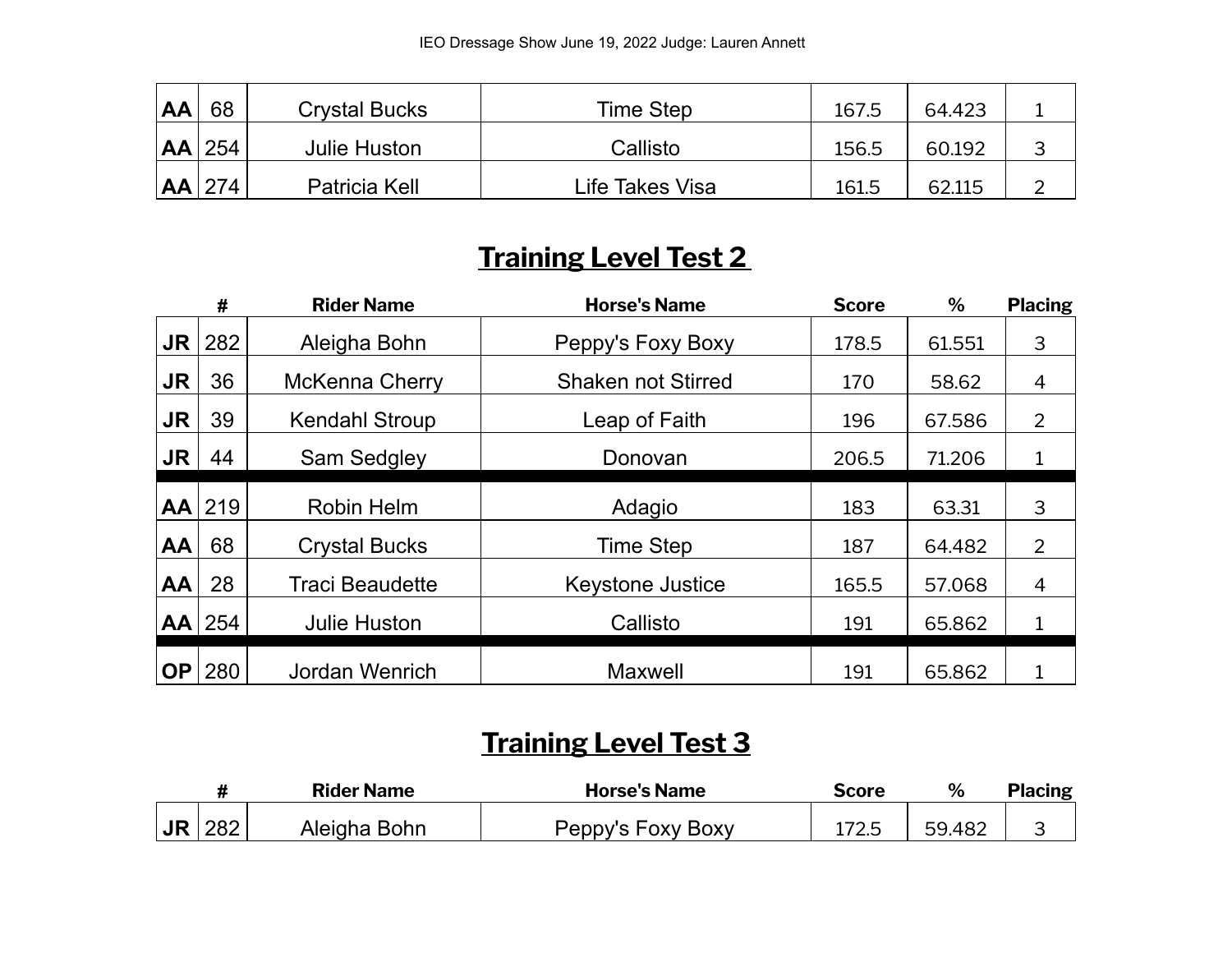| <b>JR</b> | 36       | McKenna Cherry        | <b>Shaken not Stirred</b> | 170.5 | 58.793 | 4 |
|-----------|----------|-----------------------|---------------------------|-------|--------|---|
| <b>JR</b> | 39       | <b>Kendahl Stroup</b> | Leap of Faith             | 184   | 63.448 |   |
| <b>JR</b> | 44       | Sam Sedgley           | Donovan                   | 201   | 69.31  |   |
|           | $AA$ 219 | Robin Helm            | Adagio                    | 182.5 | 62.931 |   |
| AA        | 421      | Lauren Packard        | <b>Bandit</b>             | 170   | 58.62  |   |

#### **First Level Test 1**

|           |     | <b>Rider Name</b> | <b>Horse's Name</b> | <b>Score</b> | %      | <b>Placing</b> |
|-----------|-----|-------------------|---------------------|--------------|--------|----------------|
| <b>OP</b> | 233 | Haley Johnston    | Get Set             | 194          | 66.896 |                |
| <b>OP</b> | 280 | Jordan Wenrich    | Maxwell             | 196.5        | 67.758 |                |

#### **First Level Test 2**

|           | #   | <b>Rider Name</b> | <b>Horse's Name</b>        | <b>Score</b> | %      | <b>Placing</b> |
|-----------|-----|-------------------|----------------------------|--------------|--------|----------------|
| <b>AA</b> | 421 | Lauren Packard    | <b>Bandit</b>              | 213          | 60.857 |                |
| AA        | 271 | Tonda Lewis       | Edelweiss Levi             | 213.5        | 61     |                |
| <b>OP</b> | 233 | Haley Johnston    | Get Set                    | 219          | 60.833 | 2              |
| <b>OP</b> | 45  | Jodi VanSprang    | <b>Follyhill's Kestrel</b> | 240          | 68.571 |                |

#### **First Level Test 3**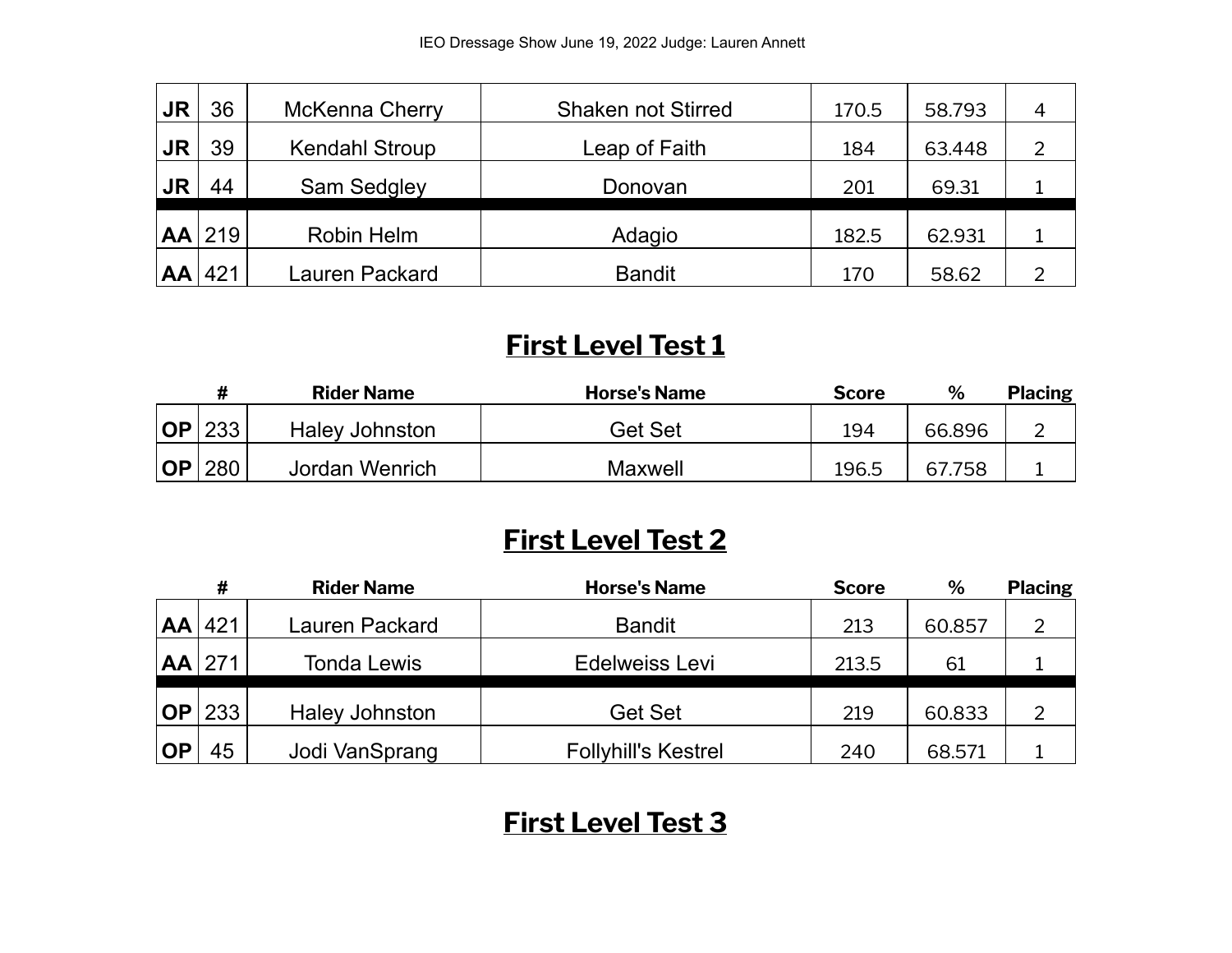|    |     | <b>Rider Name</b>  | <b>Horse's Name</b> | <b>Score</b> | %      | <b>Placing</b> |
|----|-----|--------------------|---------------------|--------------|--------|----------------|
| JR | 290 | Hannah Bishop      | Davinci             | 233          | 64.722 |                |
| AA |     | <b>Tonda Lewis</b> | Edelweiss Levi      | 214          | 59.444 |                |

### **Second Level TOC**

|           | #   | <b>Rider Name</b>     | <b>Horse's Name</b>  | <b>Score</b> | %      | <b>Placing</b> |
|-----------|-----|-----------------------|----------------------|--------------|--------|----------------|
| <b>JR</b> | 290 | Hannah Bishop         | Davinci (Test 1)     | 218.5        | 59.054 |                |
| AA        | 14  | Deborah Packer        | UVM Onyx (Test 1)    | 239.5        | 64.729 | 2              |
| AA        | 31  | <b>Abigail Sweger</b> | Rave Review (Test 1) | 239          | 64.594 | 3              |
| AA        | 31  | <b>Abigail Sweger</b> | Rave Review (Test 2) | 265.5        | 64.756 |                |

#### **Third Level TOC**

|            |     | <b>Rider Name</b>     | Horse's name    | <b>Score</b> | %      | <b>Placing</b> |
|------------|-----|-----------------------|-----------------|--------------|--------|----------------|
| <b>IOP</b> | 240 | <b>Emily Shertzer</b> | Pistol (Test 1) | 232          | 62.702 |                |
| <b>OP</b>  | 240 | <b>Emily Shertzer</b> | Pistol (Test 2) | 234          | 61.578 |                |

### **Western Dressage Intro Test 1**

|          | <b>Rider Name</b>  | Horse's name     | <b>Score</b> | $\alpha$ | <b>Placing</b> |
|----------|--------------------|------------------|--------------|----------|----------------|
| $AA$ 251 | Mary Ann Rohrbaugh | HotRoddin Can Do | 144          | 65.454   |                |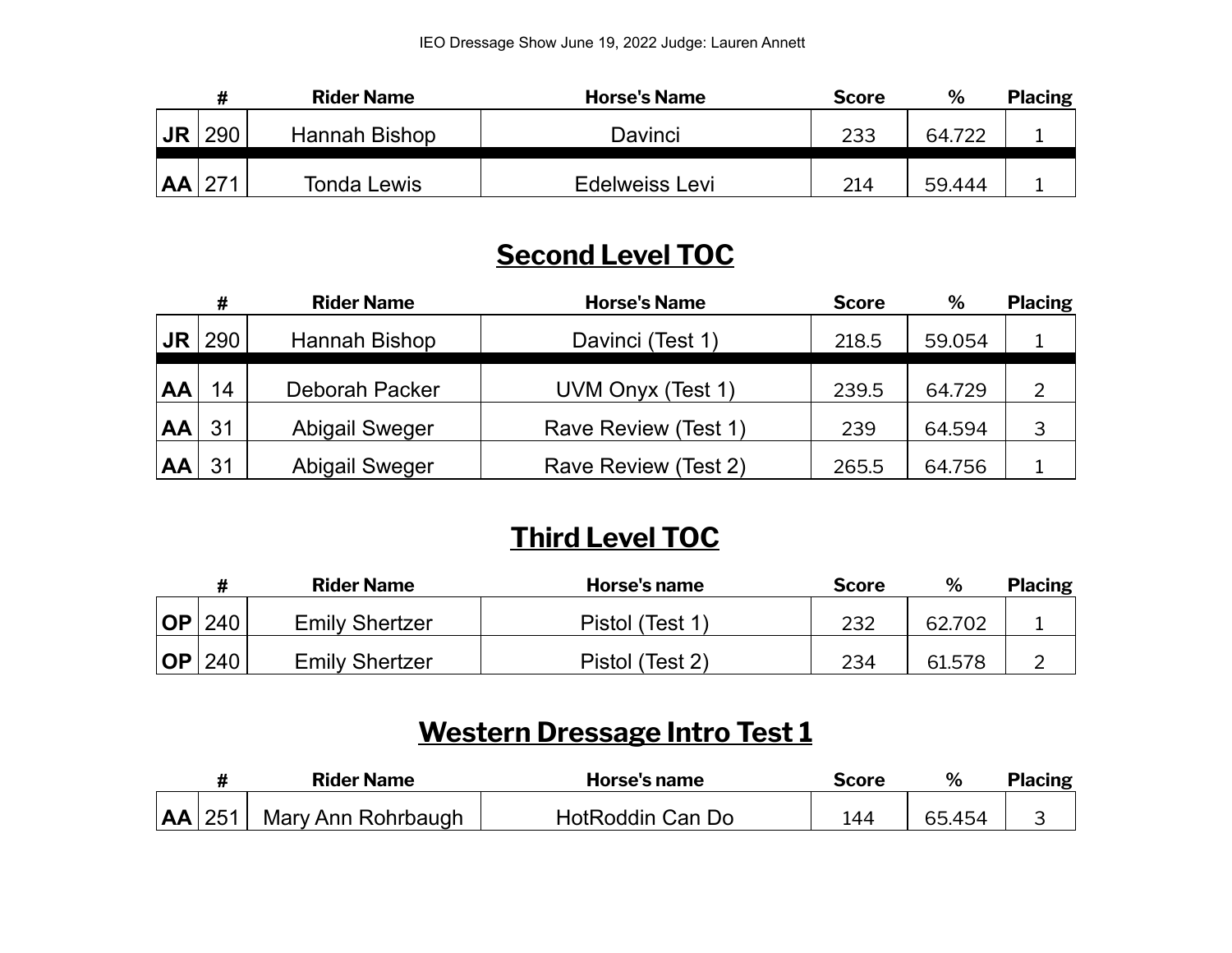| $ AA $ 257 | Linda Shambaugh | Elegant Lady | 145   | 65.909 |  |
|------------|-----------------|--------------|-------|--------|--|
| AA 247     | Paul Healey     | Two Special  | 158.5 | 72.045 |  |

#### **Western Dressage Intro Test 2**

|           |     | <b>Rider Name</b>      | Horse's name | Score | $\%$   | <b>Placing</b> |
|-----------|-----|------------------------|--------------|-------|--------|----------------|
| <b>AA</b> | 244 | <b>Ashley Parsells</b> | Rubber Ducky | 100.5 | 58.611 |                |

#### **Western Dressage Basic TOC**

|           | #          | <b>Rider Name</b> | Horse's name           | <b>Score</b> | %      | <b>Placing</b> |
|-----------|------------|-------------------|------------------------|--------------|--------|----------------|
| <b>AA</b> | 288        | Nichole Foley     | Frederico SFI (Test 1) | 177.5        | 68.269 |                |
|           | $AA$   288 | Nichole Foley     | Frederico SFI (Test 2) | 169.5        | 67.8   |                |
|           | $AA$   288 | Nichole Foley     | Frederico SFI (Test 3) | 148          | 64.347 | 4              |
| <b>AA</b> | 247        | Paul Healey       | Two Special (Test 1)   | 169          | 65     | 3              |

## **Western Dressage First Level TOC**

|            |     | <b>Rider Name</b> | Horse's name                  | <b>Score</b> | %      | <b>Placing</b> |
|------------|-----|-------------------|-------------------------------|--------------|--------|----------------|
| <b>IOP</b> | 260 | Lise Lavine       | BeemAJet's Gold Buck (Test 1) | 161.5        | 64.6   |                |
| <b>IOP</b> | 260 | Lise Lavine       | BeemAJet's Gold Buck (Test 2) | 172.5        | 63.888 |                |